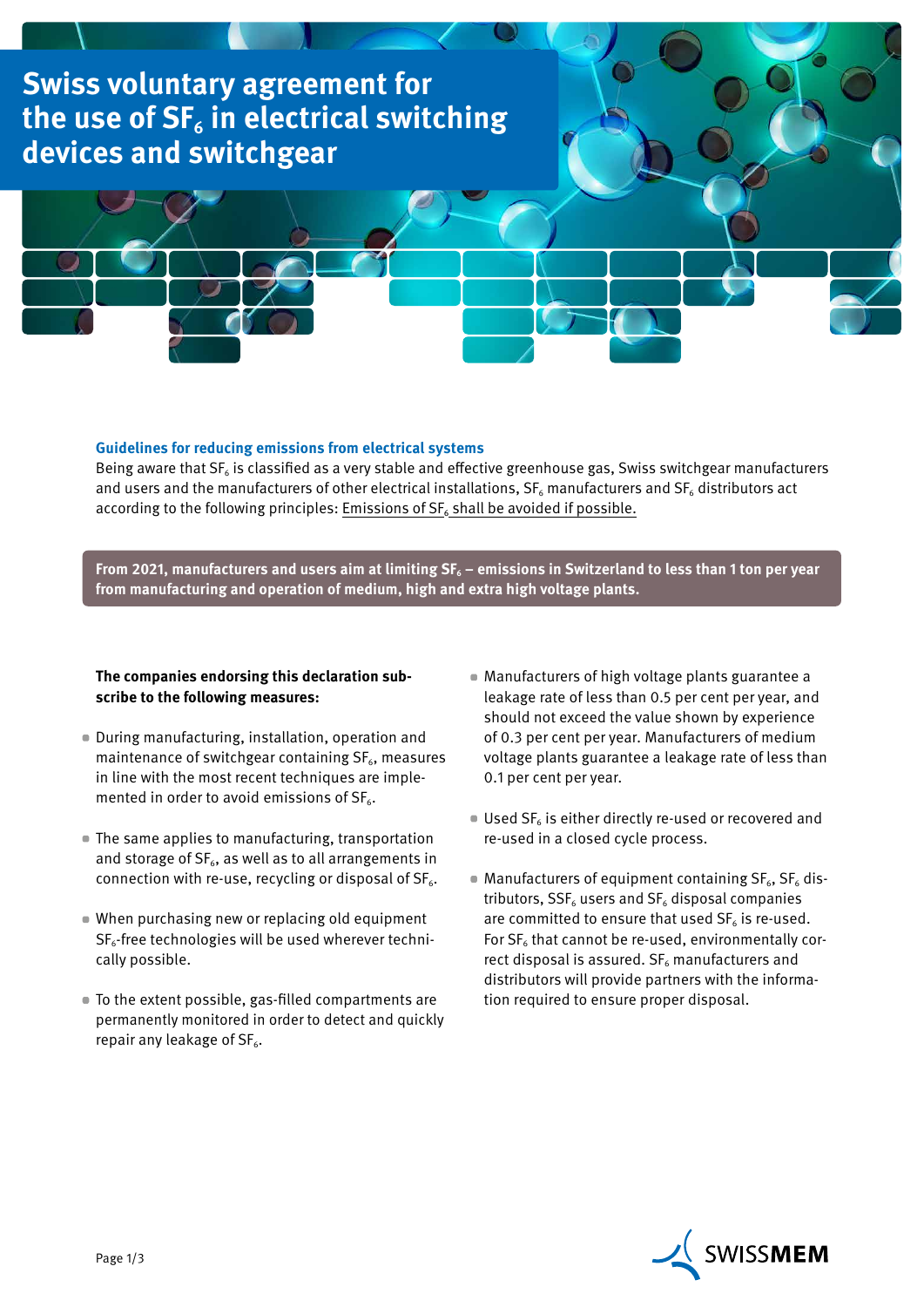

- $\blacksquare$  SF<sub>6</sub>-handling staff is trained on a regular basis.
- Maintenance is carried out by qualified staff only.
- For exports, the same quality standards and services apply - this includes the handling of  $SF<sub>6</sub>$ .
- In the event of an accident, the following information will be recorded in writing and submitted to Swissmem as part of the annual reporting: a description of the incident, a calculation or estimate of the  $SF<sub>6</sub>$  gas losses, the results of the investigation to establish the cause, and a list of the improvement measures to be implemented. An exchange of experiences between the bodies responsible for the voluntary agreement and with the Federal Office for the Environment (FOEN), while respecting company and trade secrets, should contribute to avoiding similar occurrences in future, including for other businesses participating in the  $SF<sub>6</sub>$  voluntary agreement.
- $\blacksquare$  Manufacturers and distributors of SF<sub>6</sub> keep a statistical record of  $SF<sub>6</sub>$  quantities produced and delivered. Manufacturers and users of  $SF<sub>6</sub>$  switching devices and switchgear keep a record of  $SF<sub>6</sub>$  consumption and stocks.
- $\blacksquare$  Manufacturers and distributors of SF<sub>6</sub> and manufacturers and users of switching devices and switchgear containing  $SF<sub>6</sub>$  report these quantities to Swissmem. Swissmem will treat this information as confidential, except for the data it is permitted to provide to the FOEN.
- Swissmem will use the above-mentioned data to compile an annual  $SF<sub>6</sub>$  assessment which will provide information about the use of  $SF<sub>6</sub>$  in switching devices and switchgear in Switzerland. Swissmem notifies the FOEN of the quantities present in installed systems and equipment as well as the  $SF<sub>6</sub>$ emissions in the two subcategories of "high/extra high voltage" and "medium voltage". Figures are reported subject to the proviso that the FOEN shall treat the information as confidential within the scope of the statutory requirements.
- In the event that the annual emissions target is exceeded, an investigation into the causes for this will be carried out within the voluntary agreement.